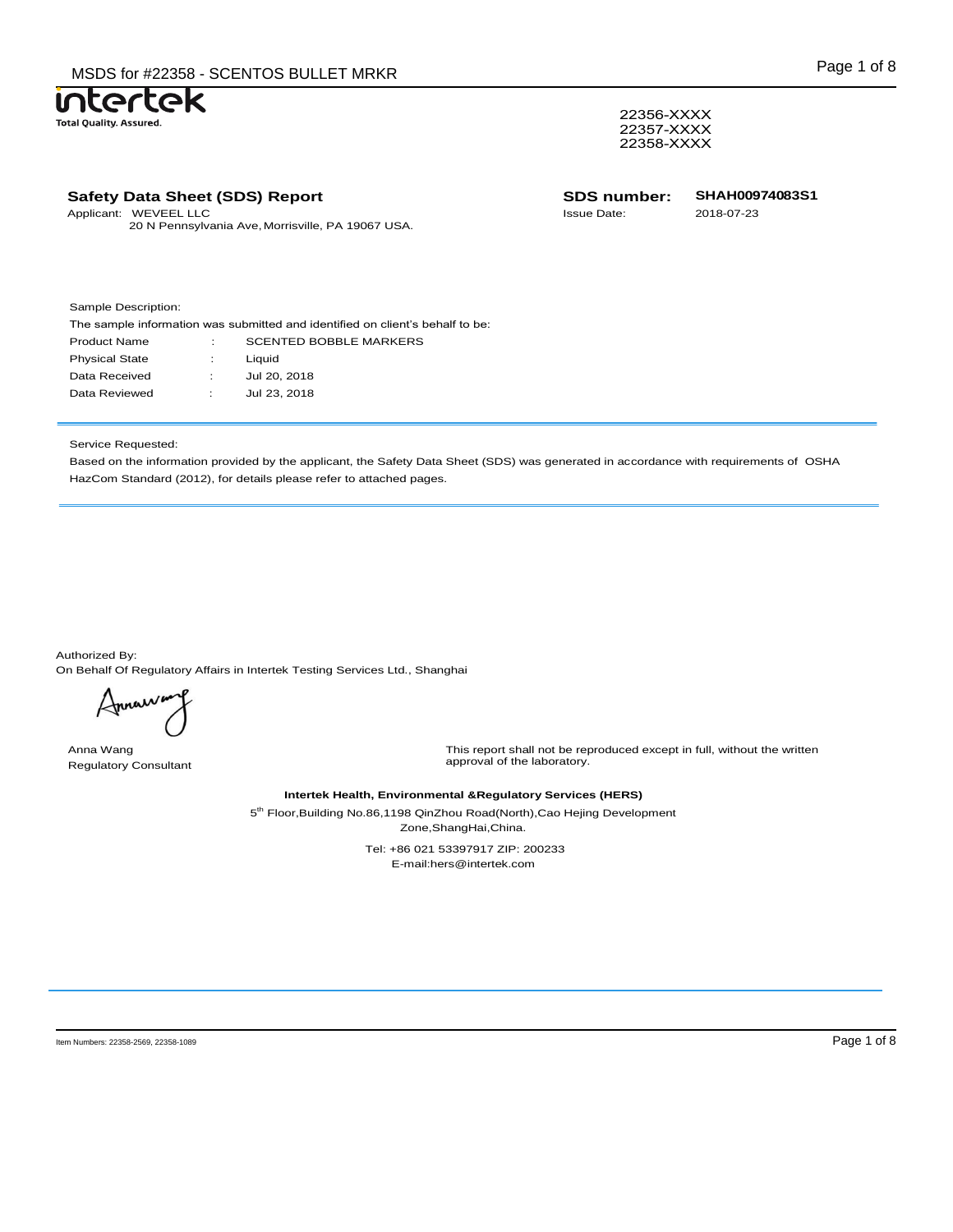## **Safety Data Sheet**

# **SCENTED BOBBLE MARKERS**

**WEVEEL LLC** SOS number: **SHAH00974083S1** 

Version No:**1.1** According to OSHA HazCom Standard (2012) requirements Issue Date:**23/07/2018** GHS.USA.EN

## **SECTION 1 IDENTIFICATION**

| <b>Product Identifier</b>     |                        |  |  |  |
|-------------------------------|------------------------|--|--|--|
| <b>Product name</b>           | SCENTED BOBBLE MARKERS |  |  |  |
| Other means of identification | 64150;64151;64152      |  |  |  |
|                               |                        |  |  |  |

## **Recommended use of the chemical and restrictions on use**

**Relevant identified uses** DRAW;WRITE

#### **Name, address, and telephone number of the chemical manufacturer, importer, or other responsible party**

| Supplier name              | <b>WEVEEL LLC</b>                                 |
|----------------------------|---------------------------------------------------|
| <b>Address</b>             | 20 N Pennsylvania Ave, Morrisville, PA 19067 USA. |
| <b>Telephone</b>           | (267) 797-5436 ext. 232                           |
| <b>Emergency telephone</b> | (267) 797-5436 ext. 232                           |
| Email                      | jpmorgan@weveel.com;paris@nbparamont.com          |
|                            |                                                   |

#### **Emergency phone number**

| <b>Association / Organisation</b>  |  |
|------------------------------------|--|
| <b>Emergency telephone numbers</b> |  |

#### **SECTION 2 HAZARD(S) IDENTIFICATION**

## **Classification of the substance or mixture**

| Not considered a Hazardous Substance by the 2012 OSHA Hazard Communication Standard (29 CFR 1910.1200). Not classified as Dangerous Goods for transport purposes. |  |  |  |  |
|-------------------------------------------------------------------------------------------------------------------------------------------------------------------|--|--|--|--|
| <b>Classification</b> Not Classified                                                                                                                              |  |  |  |  |

#### **Label elements**

| Hazard pictogram(s) | Not Applicable               |
|---------------------|------------------------------|
|                     |                              |
|                     | SIGNAL WORD   NOT APPLICABLE |
|                     |                              |

## **Hazard statement(s)**

Not Applicable

#### **Hazard(s) not otherwise specified** Not Applicable

**Supplementary statement(s)**

Not Applicable

**Precautionary statement(s) Prevention** Not Applicable

#### **Precautionary statement(s) Response** Not Applicable

**Precautionary statement(s) Storage** Not Applicable

## **Precautionary statement(s) Disposal**

Not Applicable

#### **SECTION 3 COMPOSITION / INFORMATION ON INGREDIENTS**

#### **Substances**

#### See section below for composition of Mixtures

Item Numbers: 22358-2569, 22358-1089 Page 2 of 8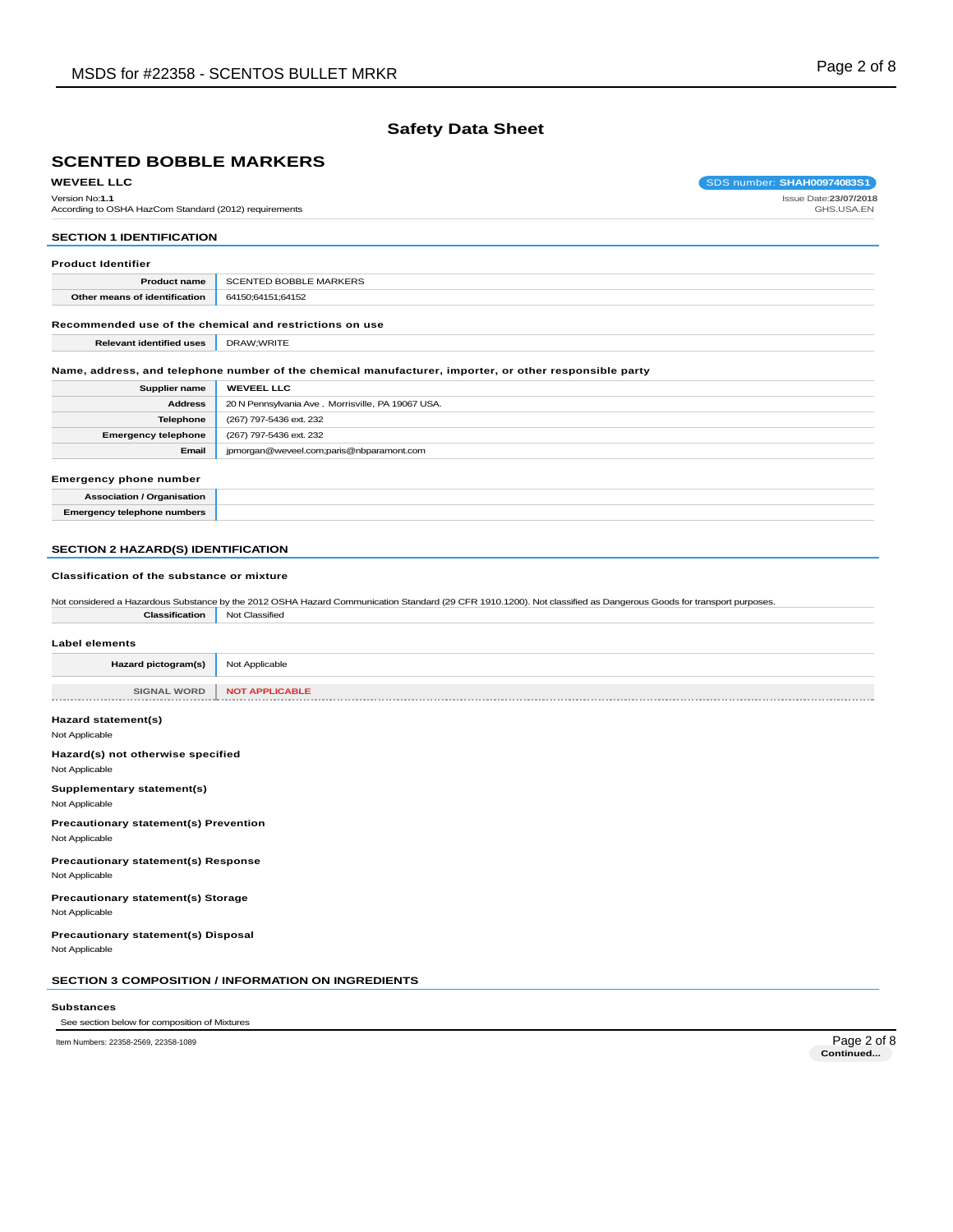Page **2** of **7**

#### Page 2 of 7<br>
RECENTED BOBBLE MARKERS<br>
SCENTED BOBBLE MARKERS **SCENTED BOBBLE MARKERS**

## **Mixtures**

| <b>CAS No</b> | %[weight] | Name                |
|---------------|-----------|---------------------|
| 7732-18-5     | 82.5-85.5 | water               |
| 56-81-5       | 10        | glycerol            |
| 548-26-5      | $0 - 2.5$ | c.i. acid red 87    |
| 116-95-0      | $0 - 2.5$ | c.i. acid blue 1    |
| 2611-82-7     | $0 - 2$   | c.i. acid red 18    |
| 3520-42-1     | $0 - 2$   | c.i.acid red 52     |
| 1934-21-0     | $0 - 0.9$ | c.i. acid yellow 23 |

#### **SECTION 4 FIRST-AID MEASURES**

#### **Description of first aid measures**

| <b>Eye Contact</b>  | If this product comes in contact with eyes:<br>• Wash out immediately with water.<br>If irritation continues, seek medical attention.<br>▶ Removal of contact lenses after an eye injury should only be undertaken by skilled personnel. |
|---------------------|------------------------------------------------------------------------------------------------------------------------------------------------------------------------------------------------------------------------------------------|
| <b>Skin Contact</b> | If skin contact occurs:<br>Immediately remove all contaminated clothing, including footwear.<br>Flush skin and hair with running water (and soap if available).<br>$\blacktriangleright$ Seek medical attention in event of irritation.  |
| Inhalation          | If fumes, aerosols or combustion products are inhaled remove from contaminated area.<br>• Other measures are usually unnecessary.                                                                                                        |
| Ingestion           | Immediately give a glass of water.<br>First aid is not generally required. If in doubt, contact a Poisons Information Centre or a doctor.                                                                                                |

#### **Most important symptoms and effects, both acute and delayed** See Section 11

# **Indication of any immediate medical attention and special treatment needed**

Treat symptomatically.

## **SECTION 5 FIRE-FIGHTING MEASURES**

#### **Extinguishing media**

- There is no restriction on the type of extinguisher which may be used. Use extinguishing media suitable for surrounding area.
- 

#### **Special hazards arising from the substrate or mixture**

**Fire Incompatibility** None known.

#### **Special protective equipment and precautions for fire-fighters**

| <b>Fire Fighting</b>         | Alert Fire Brigade and tell them location and nature of hazard.<br>• Wear breathing apparatus plus protective gloves in the event of a fire. |
|------------------------------|----------------------------------------------------------------------------------------------------------------------------------------------|
| <b>Fire/Explosion Hazard</b> | $\triangleright$ Non combustible.<br>► Not considered a significant fire risk, however containers may burn.<br>May emit corrosive fumes.     |

#### **SECTION 6 ACCIDENTAL RELEASE MEASURES**

#### **Personal precautions, protective equipment and emergency procedures**

See section 8

## **Environmental precautions**

See section 12

#### **Methods and material for containment and cleaning up**

| <b>Minor Spills</b> | Clean up all spills immediately.<br>Avoid breathing vapours and contact with skin and eyes. |
|---------------------|---------------------------------------------------------------------------------------------|
| <b>Major Spills</b> | Clear area of personnel and move upwind.                                                    |

Personal Protective Equipment advice is contained in Section 8 of the SDS.

#### **SECTION 7 HANDLING AND STORAGE**

## **Precautions for**

Item Numbers: 22358-2569, 22358-1089

Page 3 of 8<br> **Continued...**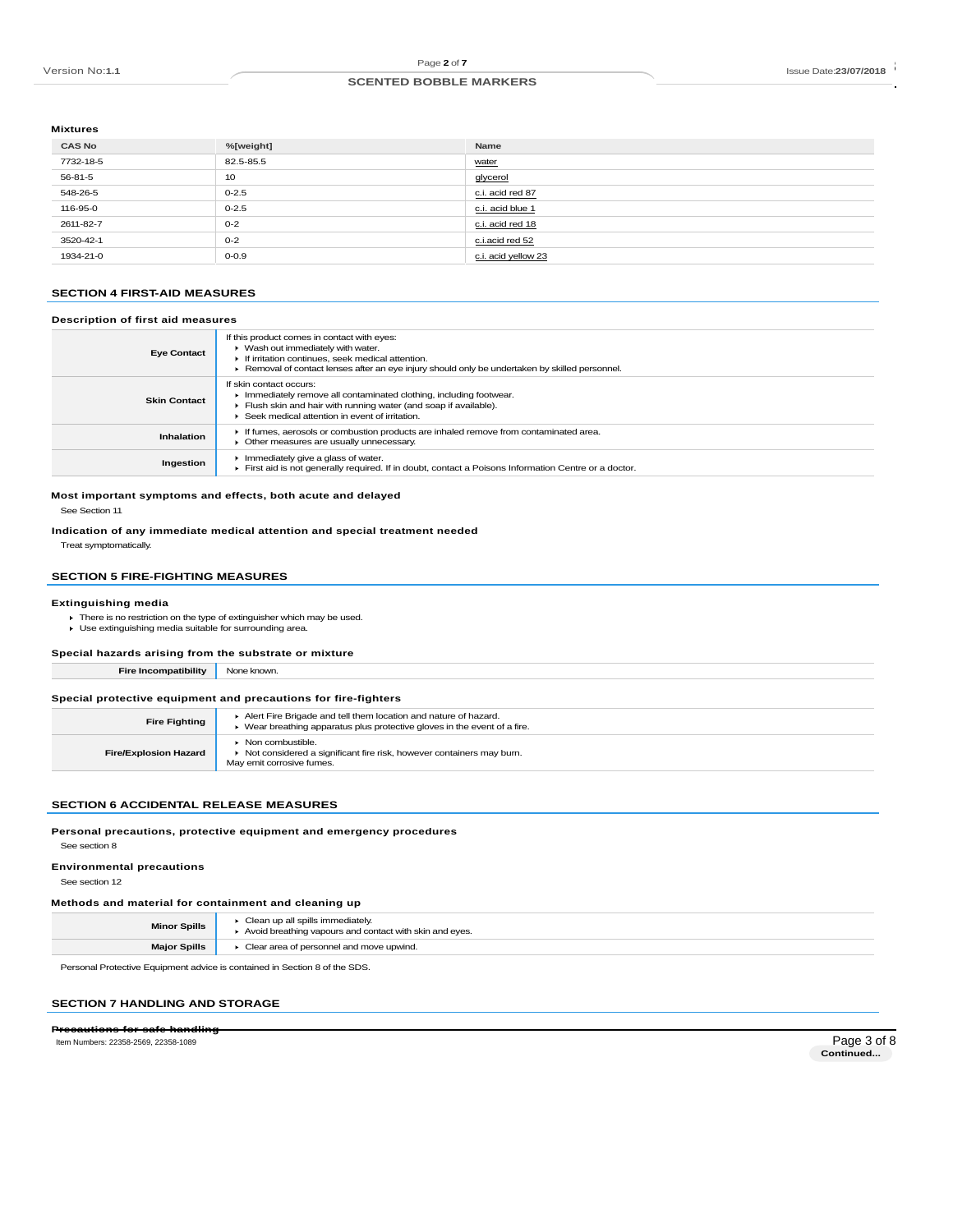# Page 3 of 7<br>
BORTED BOBBLE MARKERS<br>
BOBBLE MARKERS

| Safe handling                                                                                                                                                | Limit all unnecessary personal contact.<br>• Wear protective clothing when risk of exposure occurs.<br>DO NOT allow clothing wet with material to stay in contact with skin |                                                                                          |        |                      |                  |                  |                   |
|--------------------------------------------------------------------------------------------------------------------------------------------------------------|-----------------------------------------------------------------------------------------------------------------------------------------------------------------------------|------------------------------------------------------------------------------------------|--------|----------------------|------------------|------------------|-------------------|
| <b>Other information</b>                                                                                                                                     |                                                                                                                                                                             | Store in original containers.<br>▶ Keep containers securely sealed.                      |        |                      |                  |                  |                   |
|                                                                                                                                                              | Conditions for safe storage, including any incompatibilities                                                                                                                |                                                                                          |        |                      |                  |                  |                   |
| Suitable container                                                                                                                                           |                                                                                                                                                                             | Polyethylene container.                                                                  |        |                      |                  |                  |                   |
| <b>Storage incompatibility</b>                                                                                                                               | None known                                                                                                                                                                  |                                                                                          |        |                      |                  |                  |                   |
| <b>SECTION 8 EXPOSURE CONTROLS / PERSONAL PROTECTION</b><br><b>Control parameters</b><br><b>OCCUPATIONAL EXPOSURE LIMITS (OEL)</b><br><b>INGREDIENT DATA</b> |                                                                                                                                                                             |                                                                                          |        |                      |                  |                  |                   |
| Source                                                                                                                                                       | Ingredient                                                                                                                                                                  | <b>Material name</b>                                                                     |        | <b>TWA</b>           | <b>STEL</b>      | Peak             | <b>Notes</b>      |
| US NIOSH Recommended<br>Exposure Limits (RELs)                                                                                                               | glycerol                                                                                                                                                                    | Glycerin (anhydrous); Glycerol; Glycyl alcohol; 1,2,3-Propanetriol;<br>Trihydroxypropane |        | Not<br>Available     | Not<br>Available | Not<br>Available | See Appendix<br>D |
| US OSHA Permissible Exposure<br>Levels (PELs) - Table Z1                                                                                                     | glycerol                                                                                                                                                                    | Glycerin (mist): Respirable fraction                                                     |        | $5 \,\mathrm{mg/m}$  | Not<br>Available | Not<br>Available | Not Available     |
| US OSHA Permissible Exposure<br>Levels (PELs) - Table Z1                                                                                                     | glycerol                                                                                                                                                                    | Glycerin (mist): Total dust                                                              |        | $15 \,\mathrm{mg/m}$ | Not<br>Available | Not<br>Available | Not Available     |
| <b>EMERGENCY LIMITS</b>                                                                                                                                      |                                                                                                                                                                             |                                                                                          |        |                      |                  |                  |                   |
| Ingredient                                                                                                                                                   | <b>Material name</b>                                                                                                                                                        |                                                                                          | TEEL-1 |                      | TEEL-2           | TEEL-3           |                   |
|                                                                                                                                                              |                                                                                                                                                                             |                                                                                          |        |                      |                  |                  |                   |

| glycerol        | Glycerine (mist); (Glycerol; Glycerin) | 45 mg/m3            | 860 mg/m3 | 2,500 mg/m3 |
|-----------------|----------------------------------------|---------------------|-----------|-------------|
| Ingredient      | <b>Original IDLH</b>                   | <b>Revised IDLH</b> |           |             |
| All ingredients | Not Available                          | Not Available       |           |             |

## **Exposure controls**

| Appropriate engineering<br>controls | Engineering controls are used to remove a hazard or place a barrier between the worker and the hazard. Well-designed engineering controls can be<br>highly effective in protecting workers and will typically be independent of worker interactions to provide this high level of protection.                                                                                                                                                                        |
|-------------------------------------|----------------------------------------------------------------------------------------------------------------------------------------------------------------------------------------------------------------------------------------------------------------------------------------------------------------------------------------------------------------------------------------------------------------------------------------------------------------------|
| <b>Personal protection</b>          |                                                                                                                                                                                                                                                                                                                                                                                                                                                                      |
| Eye and face protection             | Safety glasses with side shields.<br>Chemical goggles.                                                                                                                                                                                                                                                                                                                                                                                                               |
| <b>Skin protection</b>              | See Hand protection below                                                                                                                                                                                                                                                                                                                                                                                                                                            |
| <b>Hands/feet protection</b>        | ▶ Wear chemical protective gloves, e.g. PVC.<br>▶ Wear safety footwear or safety gumboots, e.g. Rubber<br>The selection of suitable gloves does not only depend on the material, but also on further marks of quality which vary from manufacturer to manufacturer.<br>Where the chemical is a preparation of several substances, the resistance of the glove material can not be calculated in advance and has therefore to be<br>checked prior to the application. |
| <b>Body protection</b>              | See Other protection below                                                                                                                                                                                                                                                                                                                                                                                                                                           |
| Other protection                    | $\triangleright$ Overalls.<br>$\blacktriangleright$ P.V.C.                                                                                                                                                                                                                                                                                                                                                                                                           |

#### **Respiratory protection**

In case of insufficient ventilation, wear suitable respiratory equipment.

## **SECTION 9 PHYSICAL AND CHEMICAL PROPERTIES**

## **Information on basic physical and chemical properties**

| Appearance                                           | BLUE, RED, GREEN liquid |                                            |               |
|------------------------------------------------------|-------------------------|--------------------------------------------|---------------|
|                                                      |                         |                                            |               |
| <b>Physical state</b>                                | Liquid                  | Relative density (Water = 1)               | Not Available |
| Odour                                                | Not Available           | Partition coefficient n-octanol /<br>water | Not Available |
| <b>Odour threshold</b>                               | Not Available           | Auto-ignition temperature (°C)             | Not Available |
| pH (as supplied)                                     | Not Available           | <b>Decomposition temperature</b>           | Not Available |
| Melting point / freezing point<br>$(^{\circ}C)$      | Not Available           | <b>Viscosity (cSt)</b>                     | Not Available |
| Initial boiling point and boiling<br>$r$ ange $(°C)$ | Not Available           | Molecular weight (g/mol)                   | Not Available |
|                                                      |                         |                                            | $P = 1$       |

Item Numbers: 22358-2569, 22358-1089

Page 4 of 8<br>Continued...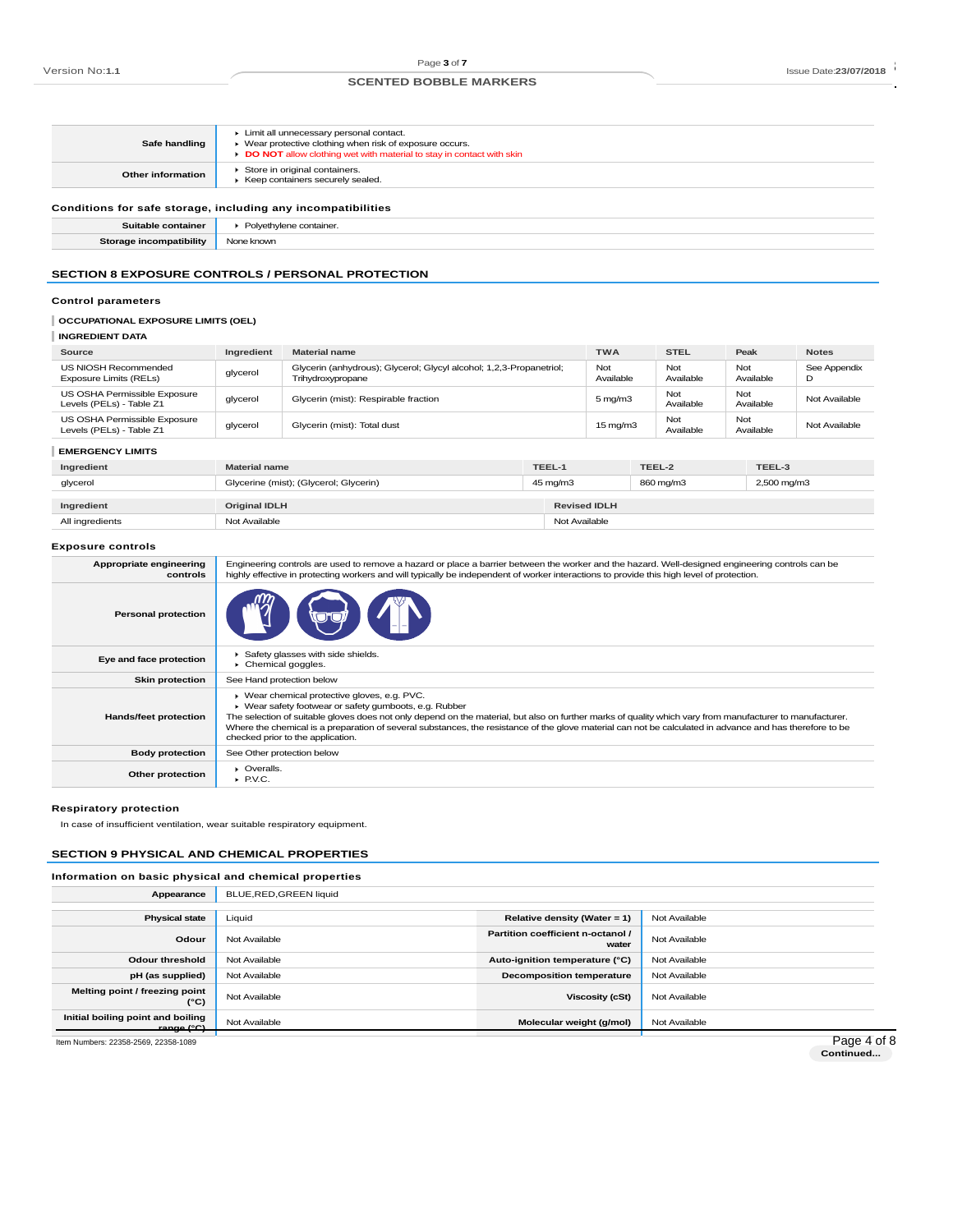#### Page 4 of 7<br>
Page 4 of 7<br>
SCENTED BOBBLE MARKERS **SCENTED BOBBLE MARKERS**

| Flash point (°C)           | Not Available | <b>Taste</b>                       | Not Available |
|----------------------------|---------------|------------------------------------|---------------|
| <b>Evaporation rate</b>    | Not Available | <b>Explosive properties</b>        | Not Available |
| Flammability               | Not Flammable | <b>Oxidising properties</b>        | Not Available |
| Upper Explosive Limit (%)  | Not Available | Surface Tension (dyn/cm or<br>mN/m | Not Available |
| Lower Explosive Limit (%)  | Not Available | <b>Volatile Component (%vol)</b>   | Not Available |
| Vapour pressure (kPa)      | Not Available | Gas group                          | Not Available |
| Solubility in water (g/L)  | Not Available | pH as a solution (1%)              | Not Available |
| Vapour density $(Air = 1)$ | Not Available | VOC g/L                            | Not Available |
|                            |               |                                    |               |

## **SECTION 10 STABILITY AND REACTIVITY**

| Reactivity                                   | See section 7                                              |
|----------------------------------------------|------------------------------------------------------------|
| <b>Chemical stability</b>                    | ▶ Product is considered stable under normal use condition. |
| <b>Possibility of hazardous</b><br>reactions | See section 7                                              |
| <b>Conditions to avoid</b>                   | See section 7                                              |
| Incompatible materials                       | See section 7                                              |
| <b>Hazardous decomposition</b><br>products   | See section 5                                              |

## **SECTION 11 TOXICOLOGICAL INFORMATION**

## **Information on toxicological effects**

|                                             | glycerol                                                                                                                                                                                                                        |
|---------------------------------------------|---------------------------------------------------------------------------------------------------------------------------------------------------------------------------------------------------------------------------------|
|                                             | Oral (rat) LD50: 12600 mg/kg <sup>[2]</sup>                                                                                                                                                                                     |
|                                             | c.i. acid red 87                                                                                                                                                                                                                |
|                                             | Oral (rat) LD50: 4700 mg/kg <sup>*[2]</sup>                                                                                                                                                                                     |
|                                             | c.i. acid red 18                                                                                                                                                                                                                |
| <b>Acute Toxicity</b>                       | Oral (rat) LD50: 8000 mg/kg <sup>[2]</sup>                                                                                                                                                                                      |
|                                             | c.i.acid red 52                                                                                                                                                                                                                 |
|                                             | Oral (mouse) LD50: 10300 mg/kg <sup>[2]</sup>                                                                                                                                                                                   |
|                                             | c.i. acid yellow 23                                                                                                                                                                                                             |
|                                             | Oral (mouse) LD50: 12750 mg/kg <sup>[2]</sup>                                                                                                                                                                                   |
|                                             | Oral (rat) LD50: 2000 mg/kg <sup>[2]</sup>                                                                                                                                                                                      |
| <b>Skin corrosion/irritation</b>            | No skin irritation                                                                                                                                                                                                              |
| Serious eye damage/irritation               | No serious eye irritation                                                                                                                                                                                                       |
| <b>Respiratory or skin</b><br>sensitisation | No data available                                                                                                                                                                                                               |
| Germ cell mutagenicity                      | No data available                                                                                                                                                                                                               |
| Carcinogenicity                             | No data available                                                                                                                                                                                                               |
| <b>Reproductive toxicity</b>                | No data available                                                                                                                                                                                                               |
| <b>STOT-single exposure</b>                 | No data available                                                                                                                                                                                                               |
| STOT-repeated exposure                      | No data available                                                                                                                                                                                                               |
| <b>Aspiration hazard</b>                    | No data available                                                                                                                                                                                                               |
| Legend:                                     | 1. Value obtained from Europe ECHA Registered Substances - Acute toxicity 2.* Value obtained from manufacturer's SDS. Unless otherwise specified<br>data extracted from RTECS - Register of Toxic Effect of chemical Substances |

## **SECTION 12 ECOLOGICAL INFORMATION**

| Toxicity                      |                                   |
|-------------------------------|-----------------------------------|
| <b>SCENTED BOBBLE MARKERS</b> | No data available for the mixture |
|                               |                                   |

Item Numbers: 22358-2569, 22358-1089

Page 5 of 8<br>Continued...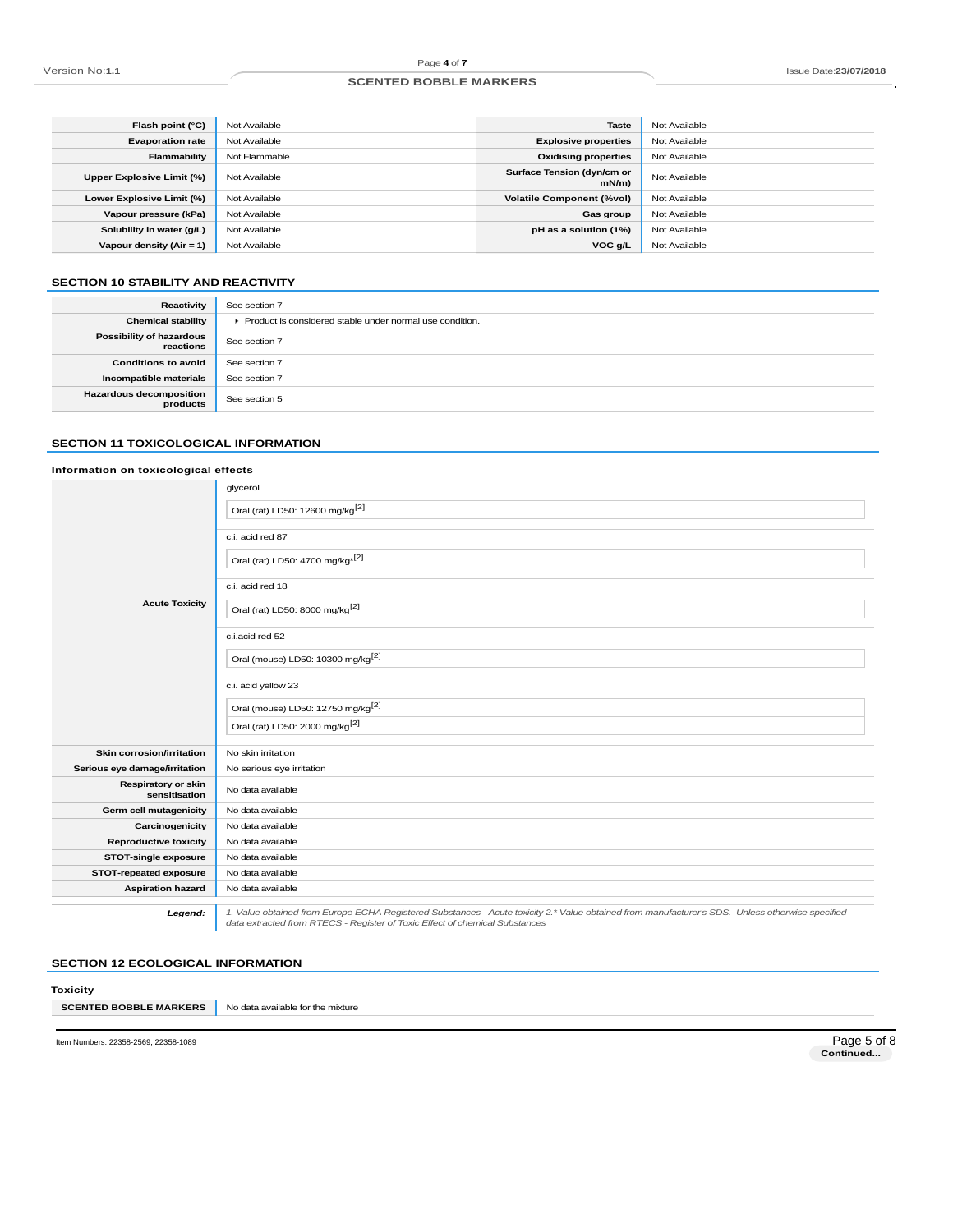#### Page 5 of 7<br>
RECENTED BOBBLE MARKERS<br>
SCENTED BOBBLE MARKERS **SCENTED BOBBLE MARKERS**

## **Persistence and degradability**

| Ingredient          | Persistence: Water/Soil | <b>Persistence: Air</b> |
|---------------------|-------------------------|-------------------------|
| water               | LOW                     | <b>LOW</b>              |
| glycerol            | LOW                     | <b>LOW</b>              |
| c.i. acid red 87    | <b>HIGH</b>             | <b>HIGH</b>             |
| c.i. acid red 18    | <b>HIGH</b>             | <b>HIGH</b>             |
| c.i. acid yellow 23 | <b>HIGH</b>             | <b>HIGH</b>             |

#### **Bioaccumulative potential**

| Ingredient          | <b>Bioaccumulation</b>   |
|---------------------|--------------------------|
| water               | LOW (LogKOW = $-1.38$ )  |
| glycerol            | LOW (LogKOW = $-1.76$ )  |
| c.i. acid red 87    | $HIGH (LogKOW = 4.8032)$ |
| c.i. acid red 18    | LOW (LogKOW = $1.6301$ ) |
| c.i. acid yellow 23 | LOW (BCF = 3)            |

## **Mobility in soil**

| Ingredient          | <b>Mobility</b>       |
|---------------------|-----------------------|
| water               | LOW (KOC = $14.3$ )   |
| glycerol            | $HIGH (KOC = 1)$      |
| c.i. acid red 87    | LOW ( $KOC = 18860$ ) |
| c.i. acid red 18    | $LOW (KOC = 1572000)$ |
| c.i. acid yellow 23 | LOW (KOC = $79.38$ )  |

## **SECTION 13 DISPOSAL CONSIDERATIONS**

#### **Waste treatment methods**

|                                     | Legislation addressing waste disposal requirements may differ by country, state and/ or territory. Each user must refer to laws operating in their area. |
|-------------------------------------|----------------------------------------------------------------------------------------------------------------------------------------------------------|
| <b>Product / Packaging disposal</b> | DO NOT allow wash water from cleaning or process equipment to enter drains.                                                                              |
|                                     | It may be necessary to collect all wash water for treatment before disposal.                                                                             |
|                                     | Recycle wherever possible.                                                                                                                               |
|                                     | Consult manufacturer for recycling options or consult local or regional waste management authority for disposal if no suitable treatment or disposal     |
|                                     | facility can be identified.                                                                                                                              |
|                                     |                                                                                                                                                          |

## **SECTION 14 TRANSPORT INFORMATION**

| <b>Labels Required</b>                                                          |           |
|---------------------------------------------------------------------------------|-----------|
| <b>Marine Pollutant</b>                                                         | <b>NO</b> |
| Land transport (DOT): NOT REGULATED FOR TRANSPORT OF DANGEROUS GOODS            |           |
| Air transport (ICAO-IATA / DGR): NOT REGULATED FOR TRANSPORT OF DANGEROUS GOODS |           |

**Sea transport (IMDG-Code / GGVSee): NOT REGULATED FOR TRANSPORT OF DANGEROUS GOODS**

**Transport in bulk according to Annex II of MARPOL and the IBC code**

Not Applicable

## **SECTION 15 REGULATORY INFORMATION**

**Safety, health and environmental regulations / legislation specific for the substance or mixture**

| WATER(7732-18-5) IS FOUND ON THE FOLLOWING REGULATORY LISTS           |                                                                                             |
|-----------------------------------------------------------------------|---------------------------------------------------------------------------------------------|
| US Toxic Substances Control Act (TSCA) - Chemical Substance Inventory | US TSCA Chemical Substance Inventory - Interim List of Active Substances                    |
| GLYCEROL(56-81-5) IS FOUND ON THE FOLLOWING REGULATORY LISTS          |                                                                                             |
| US - Alaska Limits for Air Contaminants                               | US - Tennessee Occupational Exposure Limits - Limits For Air Contaminants                   |
| US - Hawaii Air Contaminant Limits                                    | US - Vermont Permissible Exposure Limits Table Z-1-A Final Rule Limits for Air Contaminants |
| US - Idaho - Limits for Air Contaminants                              | US - Vermont Permissible Exposure Limits Table Z-1-A Transitional Limits for Air            |
| US - Massachusetts - Right To Know Listed Chemicals                   | Contaminants                                                                                |
| US - Michigan Exposure Limits for Air Contaminants                    | US - Washington Permissible exposure limits of air contaminants                             |
| US - Minnesota Permissible Exposure Limits (PELs)                     | US - Wyoming Toxic and Hazardous Substances Table Z1 Limits for Air Contaminants            |
| US - Oregon Permissible Exposure Limits (Z-1)                         | US NIOSH Recommended Exposure Limits (RELs)                                                 |
| US - Pennsylvania - Hazardous Substance List                          | US OSHA Permissible Exposure Levels (PELs) - Table Z1                                       |
| US - Rhode Island Hazardous Substance List                            | US Toxic Substances Control Act (TSCA) - Chemical Substance Inventory                       |
|                                                                       | US TSCA Chemical Substance Inventory - Interim List of Active Substances                    |
|                                                                       |                                                                                             |

Item Numbers: 22358-2569, 22358-1089

Page 6 of 8<br>Continued...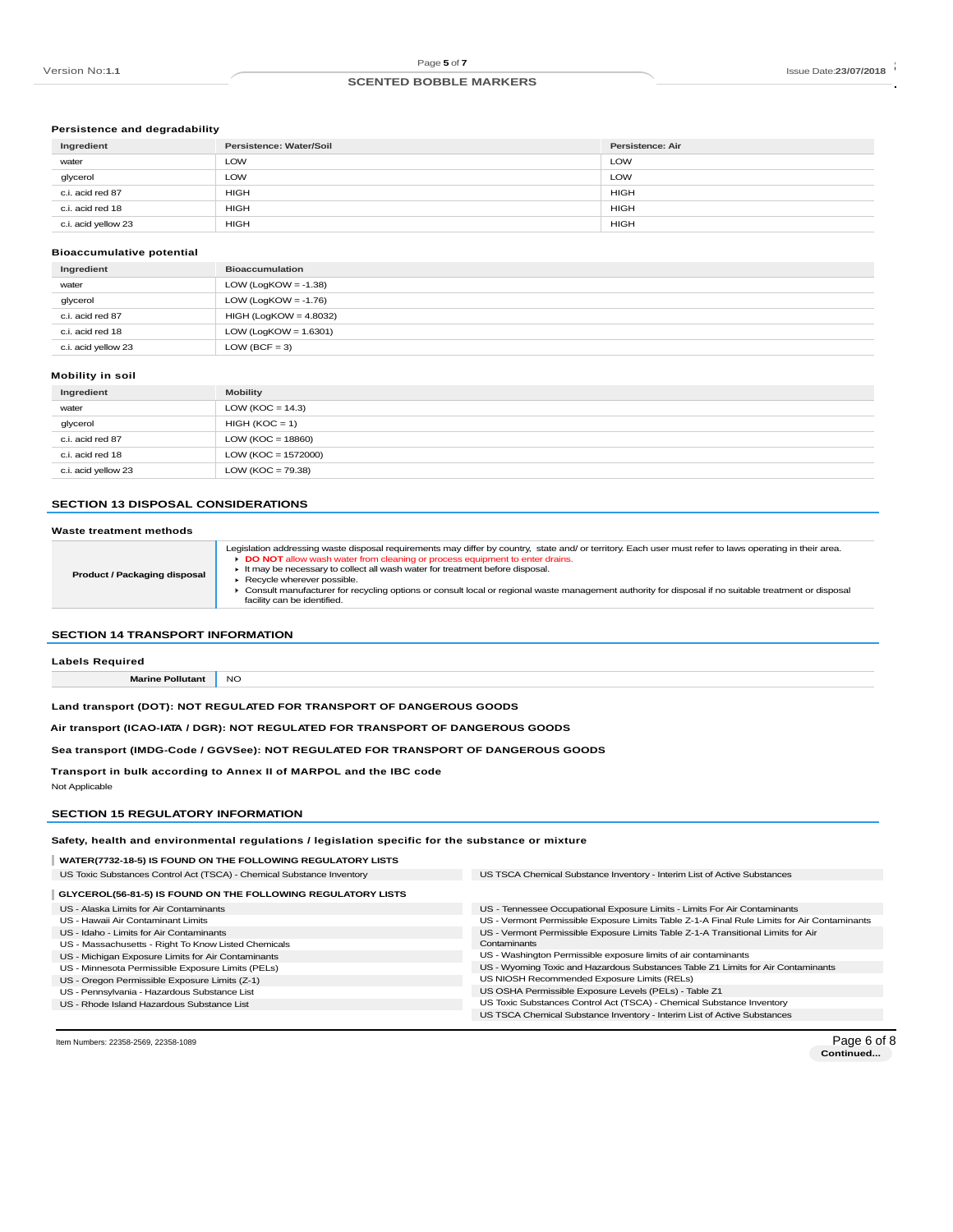Page **6** of **7**

#### Page 6 of 7<br>
Page 6 of 7 and 5 CENTED BOBBLE MARKERS<br>
SCENTED BOBBLE MARKERS **SCENTED BOBBLE MARKERS**

| C.I. ACID RED 87(548-26-5) IS FOUND ON THE FOLLOWING REGULATORY LISTS                               |                                                                                             |           |
|-----------------------------------------------------------------------------------------------------|---------------------------------------------------------------------------------------------|-----------|
| US Clean Air Act - Hazardous Air Pollutants                                                         | US EPCRA Section 313 Chemical List                                                          |           |
| C.I. ACID BLUE 1(116-95-0) IS FOUND ON THE FOLLOWING REGULATORY LISTS<br>Not Applicable             |                                                                                             |           |
| C.I. ACID RED 18(2611-82-7) IS FOUND ON THE FOLLOWING REGULATORY LISTS                              |                                                                                             |           |
| US List of Active Substances Exempt from the TSCA Inventory Notifications (Active-Inactive)<br>Rule | US Toxic Substances Control Act (TSCA) - Chemical Substance Inventory                       |           |
| C.I.ACID RED 52(3520-42-1) IS FOUND ON THE FOLLOWING REGULATORY LISTS                               |                                                                                             |           |
| US Clean Air Act - Hazardous Air Pollutants                                                         | US List of Active Substances Exempt from the TSCA Inventory Notifications (Active-Inactive) |           |
| US EPCRA Section 313 Chemical List                                                                  | Rule<br>US Toxic Substances Control Act (TSCA) - Chemical Substance Inventory               |           |
|                                                                                                     |                                                                                             |           |
| C.I. ACID YELLOW 23(1934-21-0) IS FOUND ON THE FOLLOWING REGULATORY LISTS                           |                                                                                             |           |
| US Toxic Substances Control Act (TSCA) - Chemical Substance Inventory                               | US TSCA Chemical Substance Inventory - Interim List of Active Substances                    |           |
| <b>Federal Regulations</b>                                                                          |                                                                                             |           |
| Superfund Amendments and Reauthorization Act of 1986 (SARA)                                         |                                                                                             |           |
| SECTION 311/312 HAZARD CATEGORIES                                                                   |                                                                                             |           |
| Flammable (Gases, Aerosols, Liquids, or Solids)                                                     |                                                                                             | No        |
| Gas under pressure                                                                                  |                                                                                             | <b>No</b> |
| Explosive                                                                                           |                                                                                             | <b>No</b> |
| Self-heating                                                                                        |                                                                                             | No        |
| Pyrophoric (Liquid or Solid)                                                                        |                                                                                             | <b>No</b> |
| Pyrophoric Gas                                                                                      |                                                                                             | <b>No</b> |
| Corrosive to metal                                                                                  |                                                                                             | <b>No</b> |
| Oxidizer (Liquid, Solid or Gas)                                                                     |                                                                                             | No        |
| Organic Peroxide                                                                                    |                                                                                             | <b>No</b> |
| Self-reactive                                                                                       |                                                                                             | <b>No</b> |
| In contact with water emits flammable gas                                                           |                                                                                             | <b>No</b> |
| <b>Combustible Dust</b>                                                                             |                                                                                             | <b>No</b> |
| Carcinogenicity                                                                                     |                                                                                             | No        |
| Acute toxicity (any route of exposure)                                                              |                                                                                             | No        |
| Reproductive toxicity                                                                               |                                                                                             | No        |
| Skin Corrosion or Irritation                                                                        |                                                                                             | <b>No</b> |

**SECTION 16 OTHER INFORMATION**

#### **Other information**

None Reported **State Regulations**

None Reported

The SDS is a Hazard Communication tool and should be used to assist in the Risk Assessment. Many factors determine whether the reported Hazards are Risks in the workplace or other settings.

Respiratory or Skin Sensitization No. No. 2012 12:30 No. 2012 12:30 No. 2012 12:30 No. 2012 12:30 No. 2013 No. 2013 12:30 No. 2013 No. 2013 12:30 No. 2013 12:30 No. 2013 12:30 No. 2013 12:30 No. 2013 12:30 No. 2013 12:30 N Serious eye damage or eye irritation No Specific target organ toxicity (single or repeated exposure) No when the state of the state of the state of the state of the state of the state of the state of the state of the state of the state of the state of the state Aspiration Hazard No Contract the Contract of the Contract of the Contract of the Contract of No Contract of No Germ cell mutagenicity No and the United States of the United States of the United States of No and States of No Simple Asphyxiant **No. 2006** No. 2006 No. 2007 No. 2008 No. 2008 No. 2008 No. 2008 No. 2008 No. 2008 No. 2008 No. 2008 No. 2008 No. 2008 No. 2008 No. 2008 No. 2008 No. 2008 No. 2008 No. 2008 No. 2008 No. 2008 No. 2008 No.

#### **Definitions and abbreviations**

**US. CALIFORNIA PROPOSITION 65**

PC-TWA: Permissible Concentration-Time Weighted Average PC-STEL: Permissible Concentration-Short Term Exposure Limit IARC: International Agency for Research on Cancer ACGIH: American Conference of Governmental Industrial Hygienists STEL: Short Term Exposure Limit TEEL: Temporary Emergency Exposure Limit。 IDLH: Immediately Dangerous to Life or Health Concentrations OSF: Odour Safety Factor NOAEL :No Observed Adverse Effect Level LOAEL: Lowest Observed Adverse Effect Level<br>Numbers: 22358-2569, 22358-2569, 22358-2569, 2358-2569, 2358-2569, 2358-2569, 2358-2569, 2358-2569, 2358-2569,

**US. EPA CERCLA HAZARDOUS SUBSTANCES AND REPORTABLE QUANTITIES (40 CFR 302.4)**

Page 7 of 8<br>Continued...